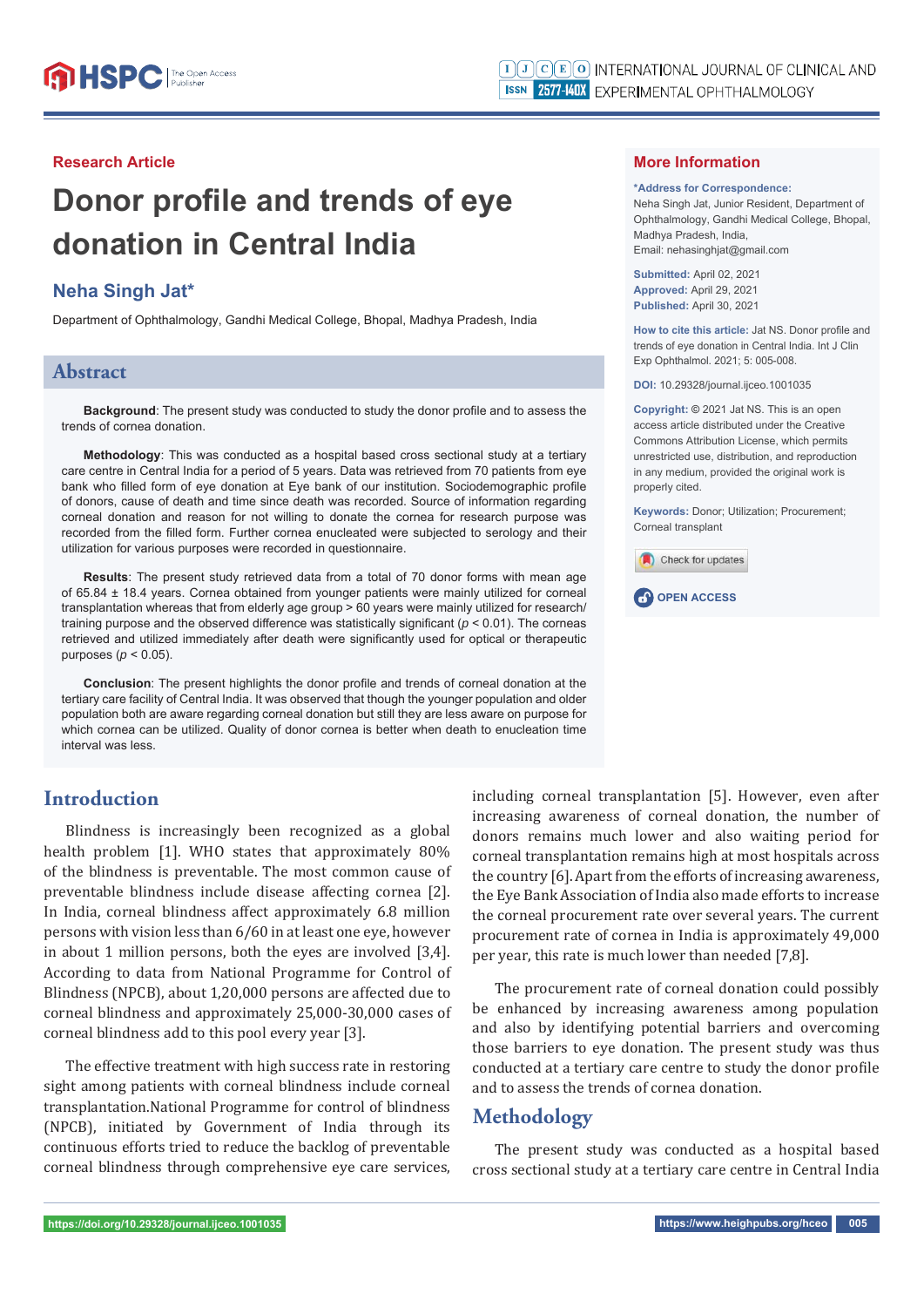for a period of 5 years i.e. from  $1^{st}$  December 2014 to  $1^{st}$ December 2019. Data was retrieved from 70 patients from eye bank who filled form of eye donation at Eye bank of Gandhi Medical College and associated Hamidia Hospital Bhopal. The family members of these deceased were enquired about the willingness to donate the cornea and reasons for not willing to donate to identify potential barriers. Sociodemographic profile of donors was recorded using questionnaire (which was self-designed). Cause of death and time since death was recorded. Source of information regarding corneal donation and reason for not willing to donate the cornea for research purpose was recorded from the filled form.

Further cornea enucleated were subjected to serology and their utilization for various purposes were recorded in questionnaire.

The performas were self-made and based on official eye donation form and were filled after proper written and informed consent.

Data analysis- Data was compiled using Ms Excel and analysed using SPSS 20 software. Data was grouped and expressed as frequency and percentage. Chi square test was applied and *p* value < 0.05 was considered statistically significant.

#### **Results**

The present study retrieved data from a total of 70 donor forms with mean age of  $65.4 \pm 19.11$  years.

In present study, majority of donors belonged to age group of 61 to 80 years (42.2%) followed by 41 to 60 years of age (22.9%). About 71.4% of the donors were males. Most common cause of death was cardiopulmonary arrest in 45.7% cases. However, the cause remain unknown in 7.1% cases (Table 1).

About 31.4% corneas were donated in 2017 followed by 25.7% and 22.9% corneas were donated in 2016 and 2018 respectively (Table 2).

Decision of donation was based on prior pledging in 44.3% cases whereas next of kin made the decision in 55.7% cases. Source of motivation was counselor in maximum cases followed by TV/ Radio in 25.7% cases (Table 3).

Also the present study observed statistically insignificant association of age and gender with grading of cornea (Table 4).

In present study, cornea obtained from younger patients were mainly utilized for corneal transplantation whereas that from elderly age group > 60 years were mainly utilized for research/ training purpose and the observed difference was statistically significant ( $p < 0.01$ ). Also the present study observed statistically significant association between death enucleation time and corneal utilization (*p* < 0.05). However no association of utilization with gender was observed (*p* > 0.05) (Table 5).



| Table 1: Distribution according to Baseline variables. |                           |                      |            |  |  |  |
|--------------------------------------------------------|---------------------------|----------------------|------------|--|--|--|
|                                                        | <b>Baseline variables</b> | Frequency $(n = 70)$ | Percentage |  |  |  |
|                                                        | $\leq 20$                 | 3                    | 4.3        |  |  |  |
| Age group (years)                                      | $21 - 40$                 | 5                    | 7.1        |  |  |  |
|                                                        | 41-60                     | 16                   | 22.9       |  |  |  |
|                                                        | 61-80                     | 30                   | 42.9       |  |  |  |
|                                                        | > 80                      | 16                   | 22.9       |  |  |  |
| Gender                                                 | Male                      | 50                   | 71.4       |  |  |  |
|                                                        | Female                    | 20                   | 28.6       |  |  |  |
|                                                        | Cardiopulmonary arrest    | 32                   | 45.7       |  |  |  |
|                                                        | Brain death               | $\mathbf{1}$         | 1.4        |  |  |  |
|                                                        | Acute MI                  | 6                    | 8.6        |  |  |  |
|                                                        | <b>CVA</b>                | 5                    | 7.1        |  |  |  |
|                                                        | <b>CRA</b>                | 3                    | 4.3        |  |  |  |
|                                                        | Shock                     | 3                    | 4.3        |  |  |  |
|                                                        | Head injury               | 2                    | 2.8        |  |  |  |
|                                                        | CAD                       | $\overline{2}$       | 2.9        |  |  |  |
| Cause of death                                         | Sepsis with resp failure  | $\overline{2}$       | 2.9        |  |  |  |
|                                                        | Cardiogenic shock         | 1                    | 1.4        |  |  |  |
|                                                        | Septicemia                | 1                    | 1.4        |  |  |  |
|                                                        | Septic shock              | 1                    | 1.4        |  |  |  |
|                                                        | <b>RTA</b>                | 4                    | 5.7        |  |  |  |
|                                                        | Kidney failure            | 1                    | 1.4        |  |  |  |
|                                                        | Hanging                   | 1                    | 1.4        |  |  |  |
|                                                        | Unknown                   | 5                    | 7.1        |  |  |  |

**Table 2:** Distribution according to trends of corneal donation.

| Year | Frequency ( $n = 70$ ) | Percentage |
|------|------------------------|------------|
| 2014 | 1                      | 1.4        |
| 2015 | 1                      | 1.4        |
| 2016 | 18                     | 25.7       |
| 2017 | 22                     | 31.4       |
| 2018 | 16                     | 22.9       |
| 2019 | 12                     | 17.1       |

**Table 3:** Distribution according to corneal donation and related information.

|                             |                | Frequency $(n = 70)$ | Percentage |
|-----------------------------|----------------|----------------------|------------|
|                             | Next in kin    | 39                   | 55.7       |
| Next in kin/ Prior pledging | Prior pledging | 31                   | 44.3       |
|                             | Counselor      | 28                   | 40         |
|                             | Family member  | 9                    | 12.9       |
|                             | <b>Both</b>    |                      | 1.4        |
| Source of motivation        | Neighbor       | 3                    | 4.3        |
|                             | Newspaper      | 8                    | 11.4       |
|                             | TV/ Radio      | 18                   | 25.7       |
|                             | No answer      | 3                    | 4.3        |

**Table 4:** Association of age and gender with grading

|                                         |           |                                  | ັ<br>ັ          | $\cdot$<br>ັ |           |      |  |
|-----------------------------------------|-----------|----------------------------------|-----------------|--------------|-----------|------|--|
|                                         |           |                                  | Grading         |              |           |      |  |
| <b>Variables</b>                        |           | <b>Excellent to very</b><br>good | Good to<br>fair | Poor         | p value   |      |  |
| <b>RE</b><br>Age group<br>(years)<br>LE |           | $\leq 60$                        | 1(100)          | 20(39.2)     | 3(16.7)   |      |  |
|                                         |           | >60                              | 0(0)            | 31(60.8)     | 25 (83.3) | 0.08 |  |
|                                         |           | $\leq 60$                        | 1(100)          | 20(40)       | 3(15.8)   | 0.06 |  |
|                                         |           | > 60                             | 0(0)            | 30(60)       | 16 (84.2) |      |  |
| Gender                                  | <b>RE</b> | Male                             | 1(100)          | 37 (72.5)    | 12 (66.7) | 0.73 |  |
|                                         |           | Female                           | 0(0)            | 14 (27.5)    | 6(33.3)   |      |  |
|                                         | LE        | Male                             | 1(100)          | 37(74)       | 12(63.2)  | 0.55 |  |
|                                         |           | Female                           | 0(0)            | 13 (26)      | 7(36.8)   |      |  |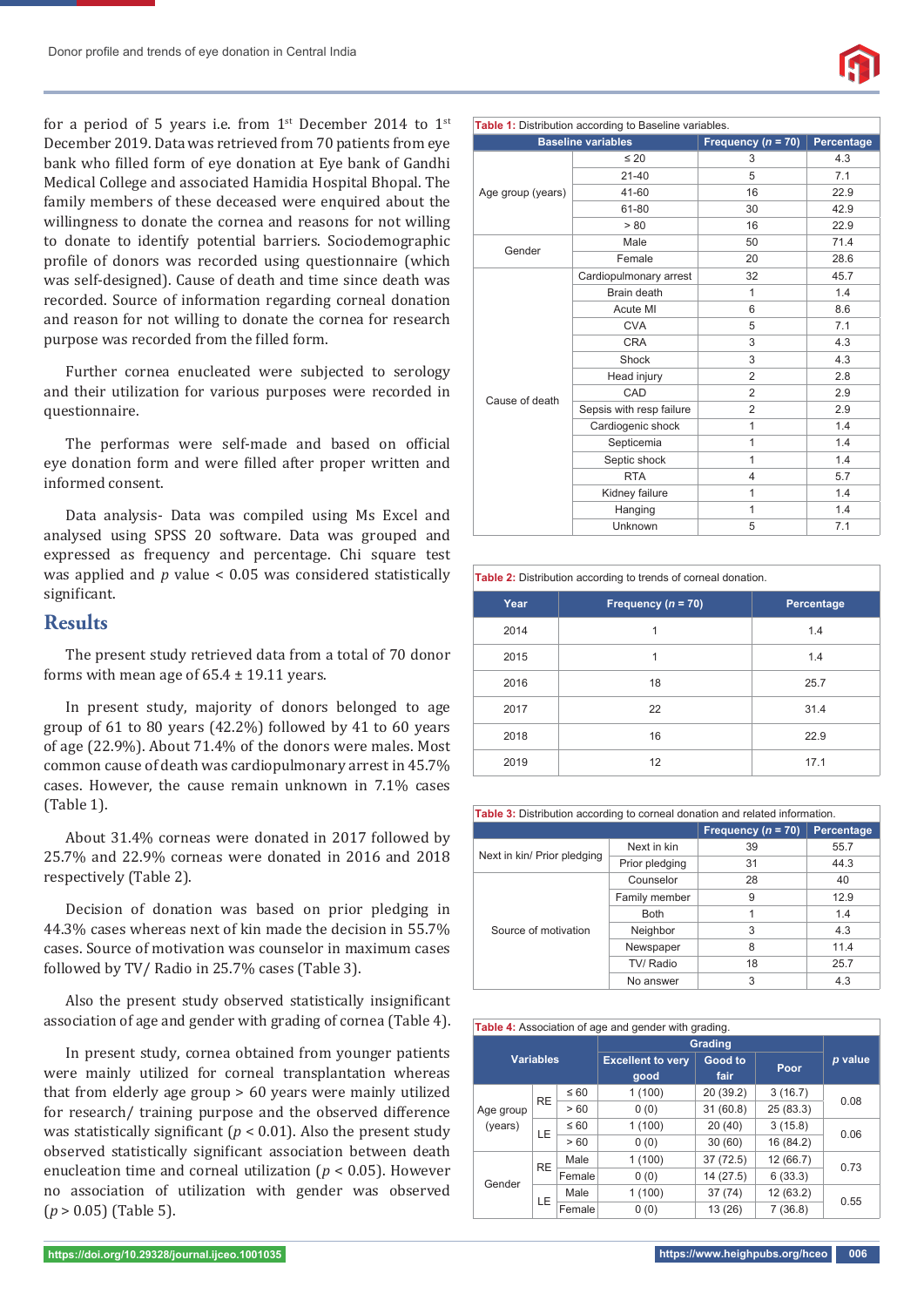

| <b>Table 5:</b> Association of corneal utilization with baseline variables and time since death. |           |                            |                                      |         |           |         |
|--------------------------------------------------------------------------------------------------|-----------|----------------------------|--------------------------------------|---------|-----------|---------|
| <b>Variables</b>                                                                                 |           | <b>Corneal utilization</b> |                                      |         |           | p value |
|                                                                                                  |           | <b>Optical</b>             | <b>Therapeutic Tectonic Research</b> |         |           |         |
| Age group (years)                                                                                | $\leq 60$ | 34<br>(51.5)               | 2(10.5)                              | 0(0)    | 12(19.4)  | 0.01    |
|                                                                                                  | >60       | 22<br>(39.5)               | 17 (89.5)                            | 3(100)  | 50(80.6)  |         |
| Gender                                                                                           | Male      | 44<br>(78.6)               | 10(52.6)                             | 3(100)  | 43 (69.4) | 0.11    |
|                                                                                                  | Female    | 12<br>(21.4)               | 9(47.4)                              | 0(0)    | 19 (30.6) |         |
| Death enucleation<br>time (hours)                                                                | $\leq 4$  | 42<br>(75)                 | 9(47.4)                              | 2(66.7) | 41 (66.1) | 0.14    |
|                                                                                                  | >4        | 14<br>(25)                 | 10(52.6)                             | 1(33.3) | 21(33.9)  |         |

#### **Discussion**

Corneal transplantation is considered as one of the most successful organ transplant which is utilized for the management of corneal blindness. The present hospital based study revealed sociodemographic profile and cause of death among donors and non donors. Initially organ donation was the topic of old age, now even younger age group is involved in corneal donation. About 34.4% donors belonged to less than 60 years of age. Majority i.e. 42.9% of donors belonged to 61 to 80 years. About 71.4% of the donors were males. The donorage distribution from literature reveals that the majority of the donors are over 60 years of age with a large population between 70 and 80 years age-group similar to present study [9,10]. Sugar, et al. observed maximum donors as males as compared to females [11].

The most common cause of death was cardiorespiratory failure. Similar findings were documented by Ranjan, et al. [12] and Patel, et al. [10] in which the most common cause-ofdeath among donors was cardiorespiratory failure (34% and 50.5% respectively).

Knowing cause of death is important as it helps in deciding the purpose of enucleation whether for transplantation or research purposes.

Even good grade corneas were not utilized for transplantation when cause of death was malignancy or sepsis Most of the donors in the present study were of elderly age group therefore most common cause of death among donor was cardiovascular disease.

In our study, donations were pledged priorly in 44.3% cases whereas next of kin made the decision in 55.7% cases. Source of motivation for corneal donation was counselor in 40% cases and TV/ Radio in 25.7% cases. Other sources included newspaper, family members, neighbors etc. Source of motivation for corneal donation was counselling in a study by Acharya, et al. in which about 41% participants were willing to donate cornea after counselling [13]. Sharma, et al. in their study observed 61 (57.5%) cases where the willingness come post direct motivation by grief counselors [6]. Yew, et al. concluded that imparting proper knowledge about eye donation can increase the corneal retrieval [14].

Kokab, et al. in their study observed major source of information for eye donation to be the mass media/TV/radio/ movies (43.5%) followed by posters/pamphlets in 24% cases [15].

About 44.3% corneas were utilized for training purpose in present study whereas 40% and 13.6% corneas were utilized for Optical and therapeutic purposes respectively. Cornea from younger donors were mainly utilized for corneal transplantation whereas that from elderly age group > 60 years were mainly utilized for research/ training purpose and the observed difference was statistically significant  $(p < 0.01)$ . Corneas with lesser death utilization time were used mainly for optical and therapeutic purposes (*p* < 0.05). However no association of utilization with gender was observed (*p* > 0.05). Contrasting results were obtained by Raj, et al. in which 79.77% belonged to the age group of > 65 years which clears the doubt that higher age limit cannot be criteria for exclusion of utility of the tissue [16]. Armitage, et al. reported only 45% of utilization rate in donors belonging to greater than 80 years [17].

Our study is associated with certain limitations. As the study was conducted as a facility based study with the aim assess trends and donor profile, it could only cater only small group of population which could not specify geographic area. A large community based study with defined geographic boundaries will help in revealing actual awareness and willingness of population regarding corneal donation and also help in assessing the potential barriers which if overcome can help in improving the corneal procurement rate.

#### **Conclusion**

The present highlights the donor profile and trends of corneal donation at the tertiary care facility of Central India. It was observed that:-

- Males donors were more eyes than females because they have higher literacy rate.
- Personal approach by medical personnel/counselor play main role in clearing all doubts and taboos regarding eye donation and to motivate public for eye donation. For this, awareness programs led by ophthalmologists, health workers/paramedics, nongovernmental organizations should be planned and executed at community level targeting all age groups for a better tomorrow.
- $\triangle$  Also, the social media has been trying to influence/ spread awareness about eye donation, but conversation rate of pledging into donation is less. High willingness to donate eyes and increase the actual eye donation among the communities can be achieved by more campaigning, educational programs through television, newspapers, radio and posters.

Quality of donor cornea is better when death to enucleation time interval was less.